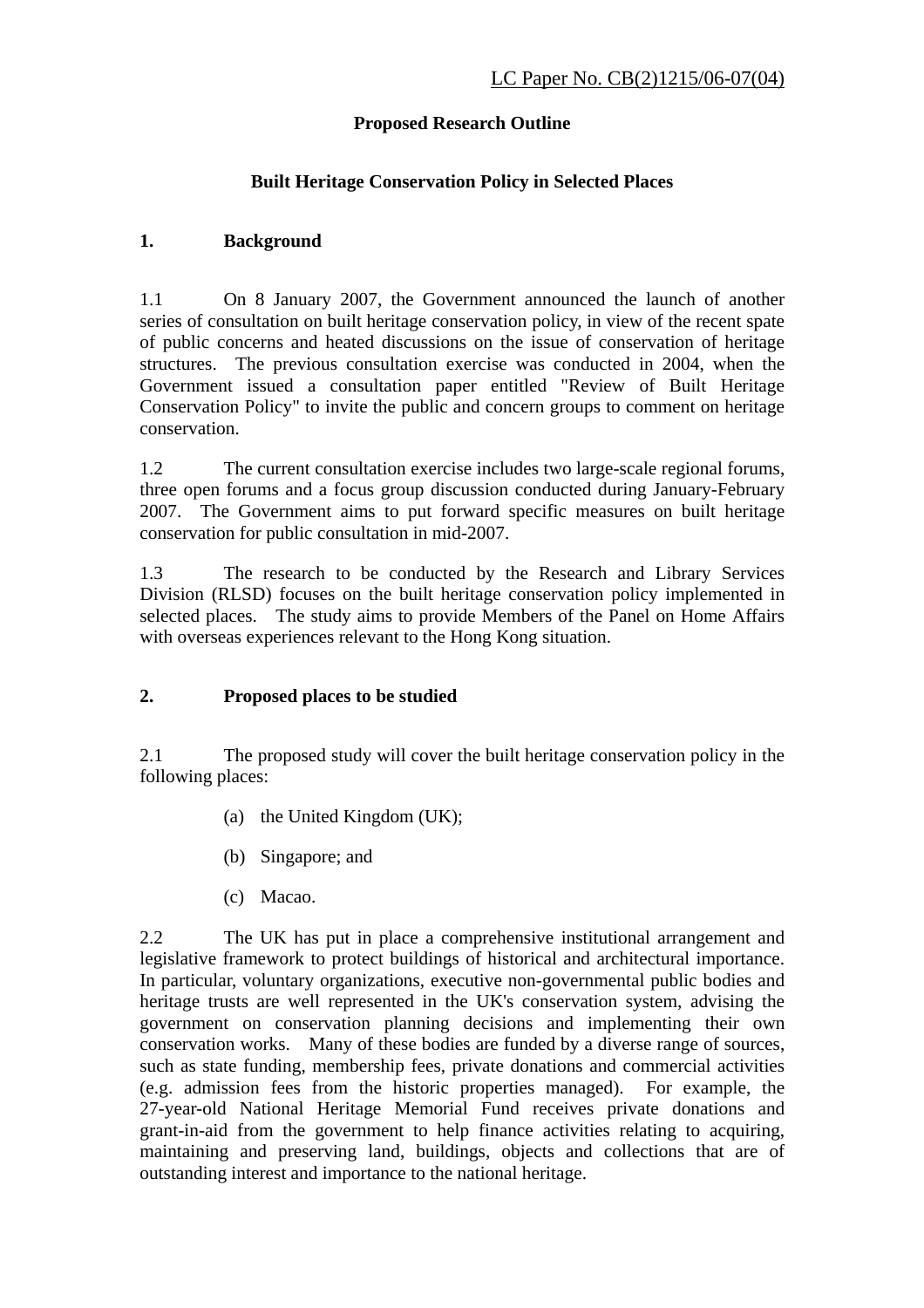2.3 The approach adopted by land-scarce Singapore is to integrate its built heritage conservation policy with urban planning. While the legislation sets out the protection of historic buildings, it also provides for the modification of these buildings to accommodate new uses where possible. In addition, Singapore adopts the concept of "conservation area" in its built heritage conservation policy, whereby protection is not limited to individual buildings but also extended to the environs to conserve whole cultural and historic streets, areas or districts.

2.4 The Macao government plays a leading role in the conservation of built heritage by proactively promoting buildings and areas of historical and architectural merits to both the local people and tourists. In 2005, Macao succeeded in bidding for its inclusion on the World Heritage List established by the United Nations Educational, Scientific and Cultural Organization to identify and secure sites of outstanding universal value for lasting protection. The Macao government has defined a broad picture of built heritage conservation, with the establishment of protection zones to protect the aesthetic vicinity of protected heritage properties.

#### **3. Research outline**

3.1 RLSD proposes the following outline for the study:

## **Part 1 — Introduction**

3.2 This part provides the background information of the research.

 **Part 2 — The United Kingdom** 

**Part 3** <del>**— Singapore**</del>

## **Part 4 — Macao**

3.3 Parts 2 to 4 present the socio-economic background against which the UK, Singapore and Macao implemented their respective built heritage conservation policies. The institutional arrangement and legislative framework established for conservation works is also studied. This is followed by a discussion of the respective approach and procedure governing the conservation of built heritage, in terms of the assessment criteria and classification system of protected buildings, the methods of conservation, public participation in conservation works, the funding mechanism and economic incentives available for heritage protection.

## **Part 5** ⎯ **Analysis**

3.4 This part compares the major characteristics of the built heritage conservation policy implemented in the selected places.